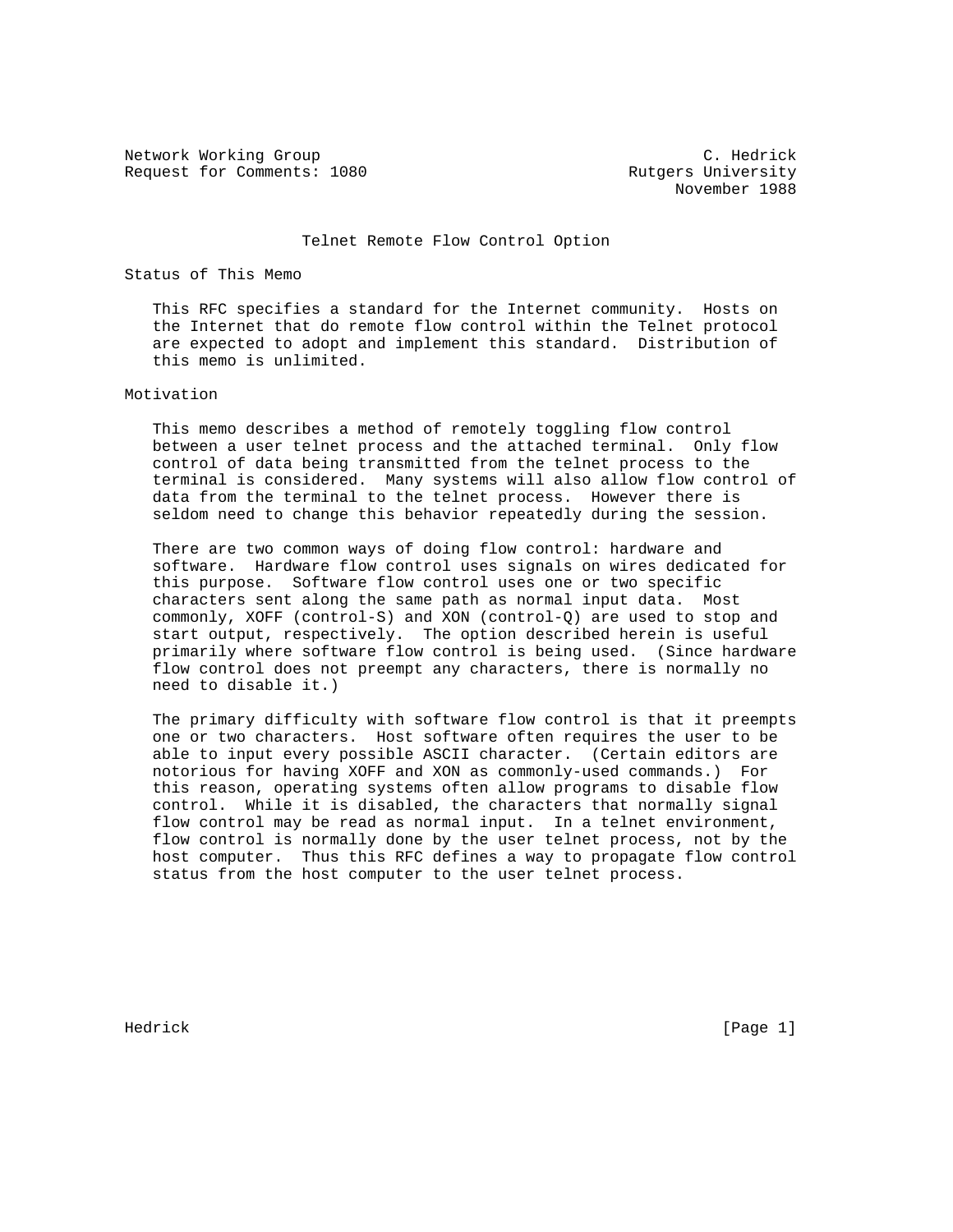1. Command Name and Code

TOGGLE-FLOW-CONTROL

 $Code = 33$ 

2. Command Meanings

IAC WILL TOGGLE-FLOW-CONTROL

 Sender is willing to enable and disable flow control upon command.

IAC WON'T TOGGLE-FLOW-CONTROL

 Sender refuses to enable and disable flow control. Nothing is implied about whether sender does or does not use flow control. It is simply unwilling to enable and disable it using this protocol.

IAC DO TOGGLE-FLOW-CONTROL

 Sender is willing to send commands to enable and disable flow control.

IAC DON'T TOGGLE-FLOW-CONTROL

 Sender refuses to send command to enable and disable flow control.

IAC SB TOGGLE-FLOW-CONTROL OFF IAC SE

 Sender requests receiver to disable flow control. The code for OFF is 0.

IAC SB TOGGLE-FLOW-CONTROL ON IAC SE

 Sender requests receiver to enable flow control. The code for ON is 1.

## 3. Default

WON'T TOGGLE-FLOW-CONTROL

Flow control information will not be exchanged.

Hedrick [Page 2]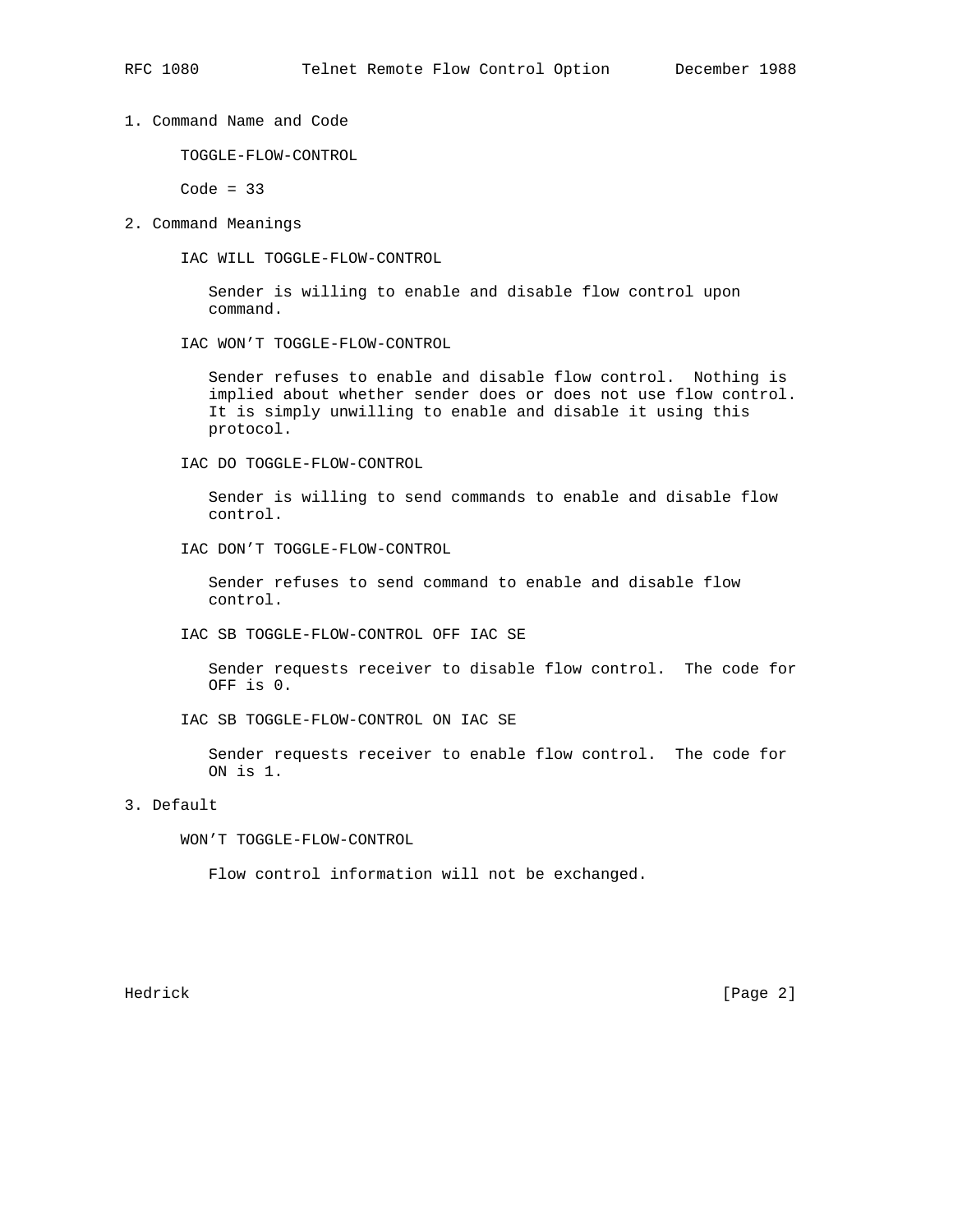DON'T TOGGLE-FLOW-CONTROL

Flow control information will not be exchanged.

4. Description of the Option

 Use of the option requires two phases. In the first phase, the telnet processes agree that one of them will TOGGLE-FLOW-CONTROL. WILL and DO are used only in this first phase. In general there will be only one exchange of WILL and DO for a session. Subnegotiations must not be issued until DO and WILL have been exchanged. It is permissible for either side to turn off the option by sending a WONT or DONT. Should this happen, no more subnegotiations may be sent, unless the option is reenabled by another exchange of DO and WILL.

 Once the hosts have exchanged a WILL and a DO, the sender of the DO TOGGLE-FLOW-CONTROL is free to send subnegotiations to enable and disable flow control in the other process. Normally, the sender of the DO will be a host, and the other end will be a user telnet process, which is connected to a terminal. Thus the protocol is normally asymmetric. However it may be used in both directions without confusion should need for this arise.

 As soon as the DO and WILL have been exchanged, the sender of the WILL must enable flow control. This allows flow control to begin in a known state. Should the option be disabled by exchange of DONT and WONT, flow control may revert to an implementation-defined default state. It is not safe to assume that flow control will remain in the state requested by the most recent subnegotiation.

 Currently, only two command codes are defined for the subnegotiations: flow control off (code 0) and flow control on (code 1). Neither of these codes requires any additional data. However it is possible that additional commands may be added. Thus subnegotiations having command codes other than 0 and 1 should be ignored.

Here is an example of use of this option:

Host1: IAC DO TOGGLE-FLOW-CONTROL

Host2: IAC WILL TOGGLE-FLOW-CONTROL

 (Host1 is now free to send commands to change flow control. Note that host2 must now have enabled flow control.)

Hedrick [Page 3]